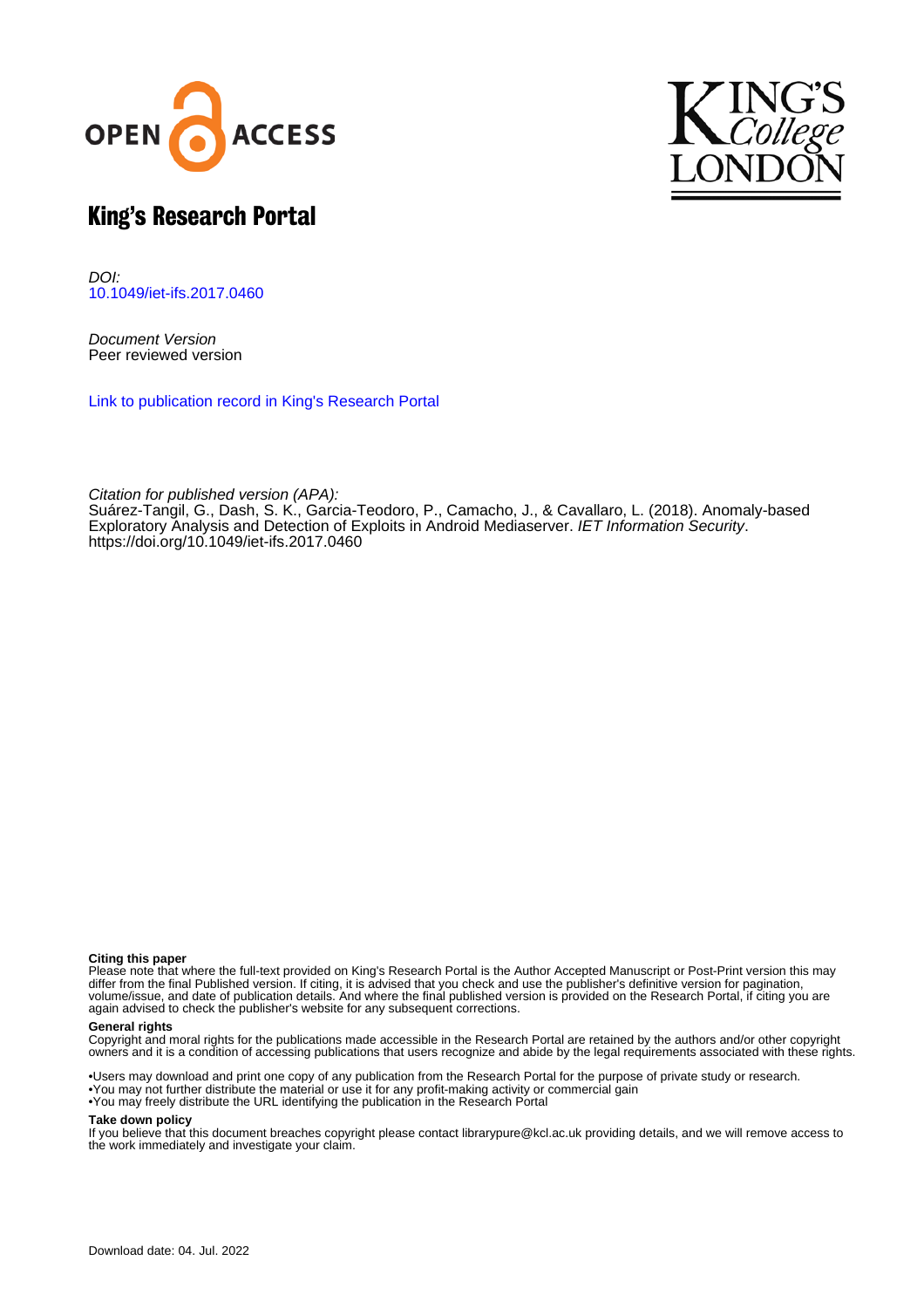# **Anomaly-based Exploratory Analysis and Detection of Exploits in Android Mediaserver**

Guillermo Suarez-Tangil $^{13}$ , Santanu Kumar Dash $^{1}$ , Pedro García-Teodoro<sup>2</sup>, José Camacho<sup>2</sup>, Lorenzo Cavallaro<sup>3</sup> <sup>1</sup>University College Lonson (UK), <sup>2</sup>University of Granada (Spain) <sup>3</sup>Royal Holloway University of London (UK)

# ABSTRACT

Smartphone platforms are becoming increasingly complex, which gives way to software vulnerabilities difficult to identify and that might allow malware developers to gain unauthorized privileges through technical exploitation. However, we maintain that these type of attacks indirectly renders a number of unexpected behaviors in the system that can be profiled. In this work we present CoME, an anomalybased methodology aiming at detecting software exploitation in Android systems. CoME models the normal behavior of a given software component or service and it is capable of identifying any unanticipated behavior. To this end, we first monitor the normal operation of a given exploitable component through lightweight virtual introspection. Then, we use a multivariate analysis approach to estimate the normality model and detect anomalies. We evaluate our system against one of the most critical vulnerable and widely exploited services in Android, i.e., the mediaserver. Results show that our approach can not only provide a meaningful explanatory of discriminant features for illegitimate activities, but can also be used to accurately detect malicious software exploitations at runtime.

# 1. INTRODUCTION

Mobile devices like smartphones and tablets are becoming more and more accepted platforms among users worldwide. The number of tablets and smartphones is expected to be about one order of magnitude higher than the number of PCs and laptops in the next years [1, 2]. The increasing popularity of tablets and smartphones has led to an exponential growth of the number of risks and vulnerabilities in them [3, 4, 5, 6]. Currently, Android is reported as the mobile operating system (OS) most widely affected by these threats with around 97% of the present-day malware designed targeting Android systems.

The primary line of defense in Android is the security architecture of the device where an app runs in an isolated environment with a permission system restricting apps privileges. However, this isolation does not prevent apps from exploiting system or kernel vulnerabilities to bypass platforms protection. This is evidenced by a large number of critical vulnerabilities reported over the last years $^1$  [7]. Although some works and proposals have been developed in the literature to fight against vulnerabilities and exploits,

the topic still remains highly challenging [8, 9].

As malware becomes sophisticated, it makes use of evasive techniques to hide its actions. A well established approach to evading detection mechanisms is to make actions contingent on a rare context. For example, malware which rely on time bombs starts actions only at a specific point in time, while malware that rely on logic bombs remain dormant until the condition guarding the malicious action comes true [10]. In such a setting it is infeasible to eke out the malicious action from the app in a controlled setting. Thus, the best option is to resort to an online monitor that keeps continuously checking for anomalous actions that are indicative of malice [11]. System calls are a widely used feature for this [12, 13]. Anomaly detection systems are highly interesting in this context, specially to fight against zero-day attacks and vulnerability exploitation [14].

The difficulty in designing any anomaly detection system is coming up with a model of normality. This becomes even more challenging while considering systems when there are multitude of actions such as system calls, file I/O actions, network transactions, etc. that may happen in a very short interval. Consequently, the best way to perform anomaly detection with little to no domain knowledge is to monitor all possible events of interests and let the anomaly detector figure out relevance of those events. Unfortunately, as has been observed in [15], this does not scale as the number of features is increased. Therefore, there is a need for an anomaly detection system that scales with the number of features introduced while still being able to pick up the most relevant events of interest corresponding to an anomalous behavior. Additionally, most anomaly detection techniques yield black box models with an uninterpretable linkage between input and output data.

In this paper, we introduce a novel anomaly-based approach aimed at detecting malicious activities intended to cause some harm to the target system. We advocate the use of Multivariate Statistical Network Monitoring (MSNM) to address aforementioned problems with anomaly detection. MSNM was originally proposed by Camacho et al. in [15] for anomaly detection in network environments. In this work, we apply it to detecting anomalous actions on Android systems that are indicative of malice. To this end, we show how the proposed anomaly detector effortlessly extracts events and features of interest by using the wellknown Principal Component Analysis (PCA) as a building

<sup>1</sup>www.cvedetails.com/product/19997/Google-Android.html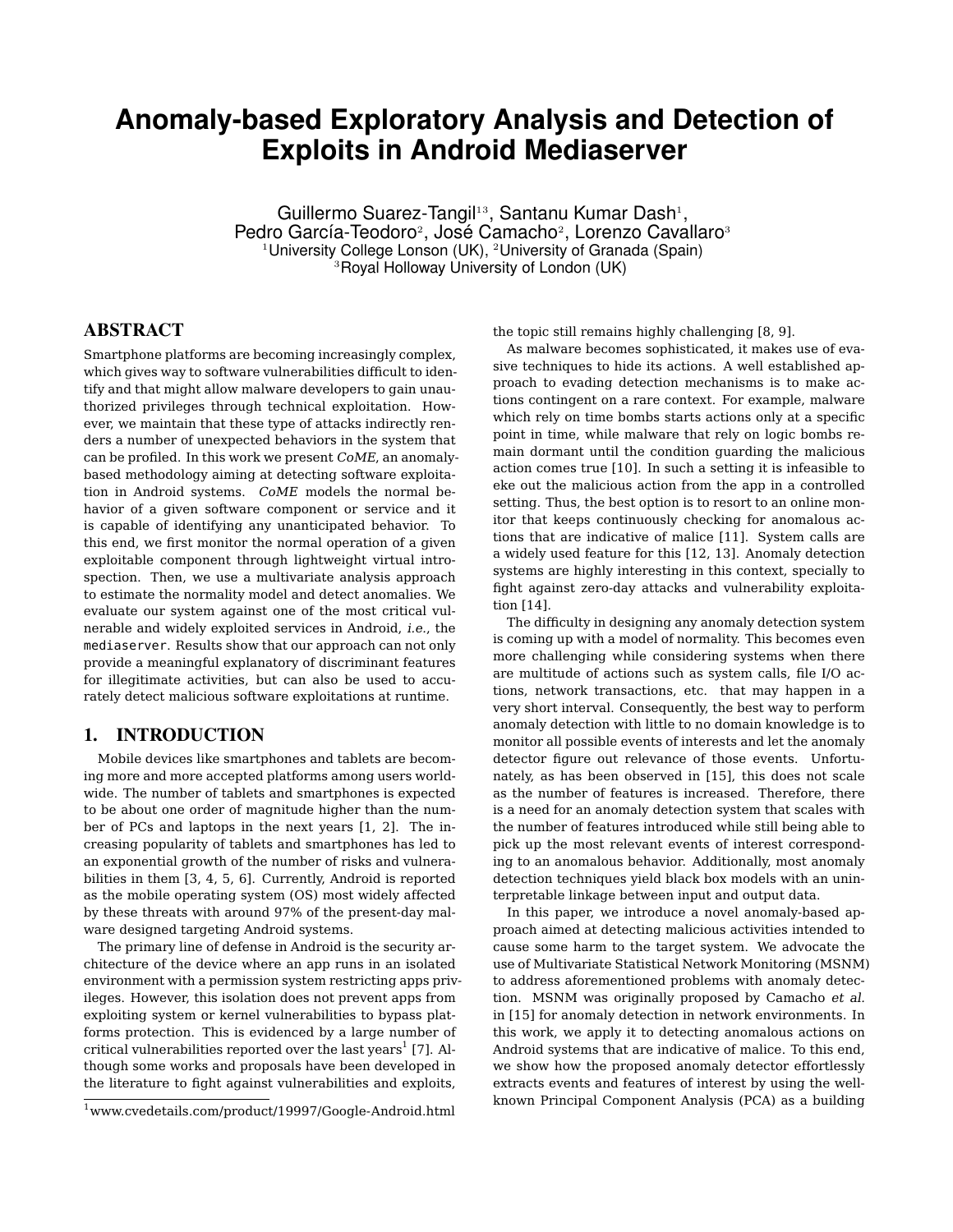block. We also show that MSNM not only provides a means to easily process a multitude of features but also provides an easily interpretable model of normality and anomaly. When using MSNM, we do not need to perform a feature selection on first place, avoiding the risk of discarding useful information for anomaly detection. In particular, we focus our attention on Android platforms, our main contributions being as follows:

- The proposed anomaly-based methodology relies on the estimation of a normality model for a given Android service. For that, the normal expected operation of a given service is first estimated by collecting system information at multiple levels of granularity. CopperDroid [16] will be used as the monitoring system to collect such information.
- The multivariate statistical approach proposed in [15] (MSNM) supports the overall anomaly detection process. Despite the inherent capabilities of such techniques to handle a number of features of diverse nature and origin, they are not commonly used for malware detection for the time being, which constitutes a novelty in the field.
- A relevant and well publicised vulnerability in the Android libraries is used to test our proposal: the Stagefright bug $^2.$  For that, we first estimate the normal operating conditions (NOC) of the system's mediaserver the sub-system responsible for processing media file in Android. Then, we feed the mediaserver with both legitimate and crafted files aimed at exposing the vulnerability. By analyzing the associated behavior in all the cases, we shall show the capacity of MSNM in detecting the malicious ones.

The rest of the paper is organised as follows. Section 2 introduces our anomaly detection system, named CoME and designed to identify behaviors that are anomalous to normal operating conditions. Section 3 is afterwards devoted to evaluate our proposal. For that, in this section, Android mediaserver is first described as our case study, and then the detection experimental results obtained are provided and properly discussed. Section 4 presents some principal works in the field of malware detection in Android, with especial emphasis in vulnerabilities exploitation. Finally, Section 5 summarizes the contributions of the work.

## 2. CoME: ANOMALY DETECTION IN AN-DROID

In this section, we present a novel proposal aimed at detecting anomalies in Android platforms. For that, a usual methodology is followed [17] (Fig. 1):

• Monitoring: The target system is monitored in order to collect information regarding the overall activity taking place on it. This information is parameterized to represent (usually in terms of a feature vector) the



Figure 1: Functional architecture for anomaly detection.

'state' or 'behavior' of the system at a given instant. This way, a sequence of observations are disposed as the system operates and evolves over time.

- Training: Provided a set of observations corresponding to the 'normal/legitimate' operation of the system, a 'normality' model is first estimated by considering some mathematical theory (e.g., Markov models, fuzzy theory, neural networks, etc.).
- Detection: Further observations gathered from the monitored system are subsequently evaluated by using the 'normality' model in order to estimate a deviation score. From that, we conclude that an anomaly is occurring if the deviation score obtained surpasses a given threshold. Otherwise, the observation (or sequence or observations) analyzed is classified as 'normal'.

Our anomaly detection proposal is named CoME, as it is based on the combined use of two well-known tools: CopperDroid and MEDA/MSNM. The first one is used as a monitoring tool for Android devices [16]. The second one, MSNM, is part of the functionality programmed in the Multivariate Exploratory Data Analysis (MEDA) toolbox [18] as a detection approach proposed and successfully applied to detect anomalies in network environments. In its current version, CoME is an offline tool where each of the two component modules (CopperDroid for monitoring; and MEDA/MSNM, for data analysis) is independent of the other.

In what follows, CopperDroid and MSNM are briefly described.

## 2.1 Android Monitoring with CopperDroid

CoME makes use of CopperDroid [16] as its dynamic analysis component, which runs the Android OS in a sandbox, records system calls and their arguments, and reconstruct high-level behaviors. These reconstructed behaviors have already been shown to be effective in malware classification as they can point out which Android services and state-modifying actions were carried out by the malware [19]. The classes of high-level behaviors include network accesses, file accesses, Binder methods, and file execution as described in Table 1. CopperDroid provides full access to the arguments of all transactions going through the Binder mechanism for inter-process and inter-component communication [20].

<sup>2</sup>http://www.androidcentral.com/stagefright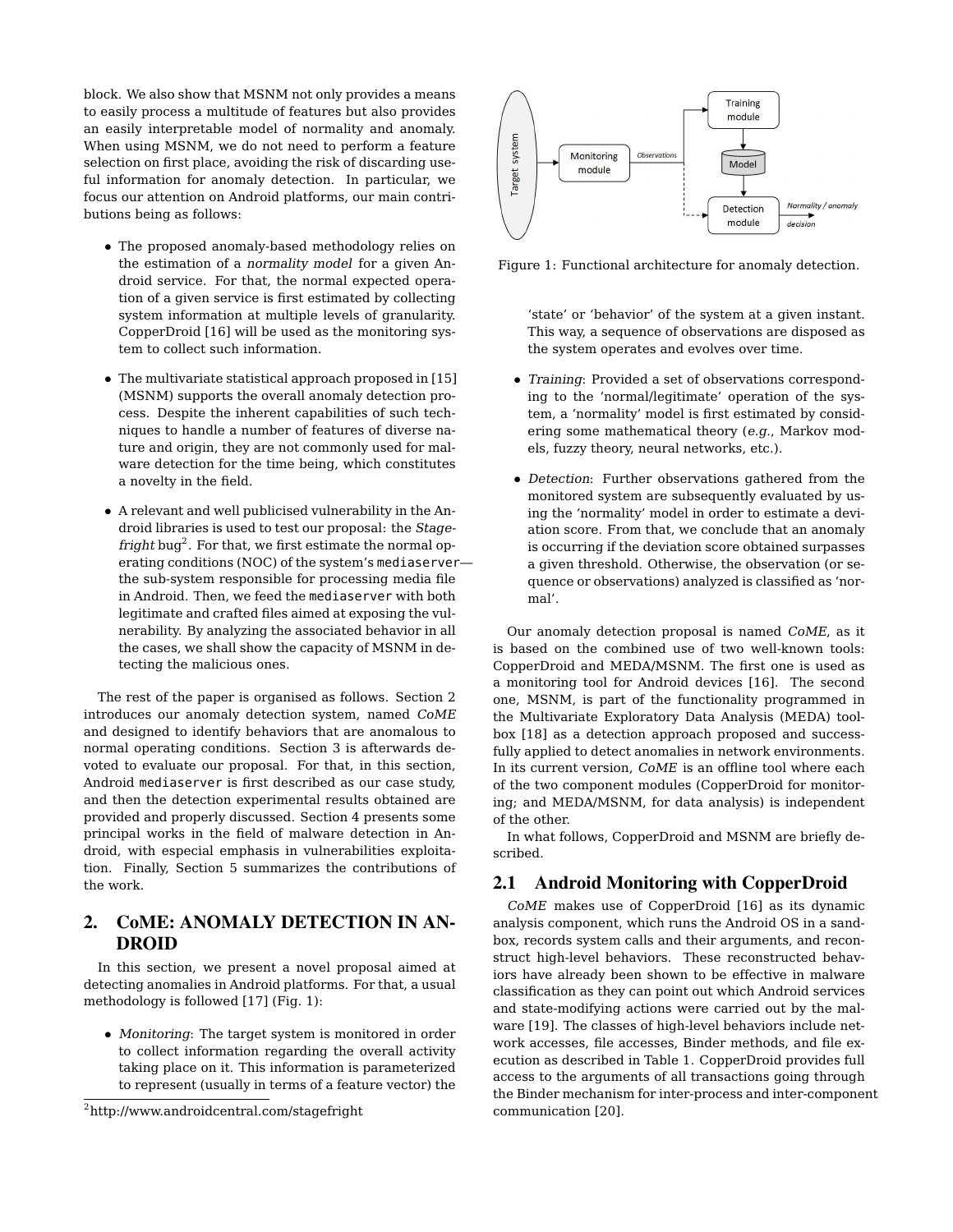

Figure 2: Sample trace logged by CopperDroid. Figure 2a shows code from the init process which starts services and assigns permissions to the spawned process in Android, while Figure 2b shows the corresponding low-level system calls captured by CopperDroid.

| <b>Feature Set</b> | <b>Contained Details</b>           | industry.                                                      |  |
|--------------------|------------------------------------|----------------------------------------------------------------|--|
| Network Access     | IP, port, and network traffic size | In what follows, the basics of MSNM methodology<br>introduced. |  |
| File Access        | File name/type, name classes       |                                                                |  |
| Binder Methods     | Method name and parameters         |                                                                |  |
| Execute File       | File name/type, user permissions   |                                                                |  |
| Systemcalls        | Low-level syste calls              | Principal Component Analysis<br>2.2.1                          |  |

Table 1: Behavioral classes and details extracted by CopperDroid. A subset

of this information is used as features by MSNM.

CopperDroid relies on Virtual Machine Introspection (VMI) [21] A PCs by finding the A-dimensional latent subspace of the to perform out-of-the-box behavioral analysis. The introspection is lightweight, however, and designed to be directly applicable to all Android OS versions without requiring any modifications to the Android system. A sample trace captured by CopperDroid is shown in Figure 2. The code snippet shown in Figure 2a is an excerpt from the init process. In Figure 2a, the init process is shown to be setting the process group identifier (ll. 1), effective group identifier of the calling process (ll. 5) and the supplementary group identifiers for the calling process (ll. 15). The corresponding system calls observed for these actions can be seen in Figure 2b as setpgid (ll. 9), setgid32 (ll. 14) and setgroups32 (ll. 19), respectively.

## 2.2 MSNM Detection Methodology

The MSNM acronym stands for Multivariate Statistical Network Monitoring, and is related to a novel PCA-based multivariate detection approach proposed by Camacho et al. in [15] for anomaly detection in network environments. MSNM is supported on the MEDA toolbox [18] and is a reformulation of the approach by Lakhina et al. in [22] following state-of-the-art procedures in PCA-based Multivariate Statistical Process Control (MSPC) [23] in the process In what follows, the basics of MSNM methodology are

PCA is intended to linearly transform a given original set of M variables into a new and reduced set of A uncorrelated variables, the so-called principal components or PCs. This way, if  $X$  is a data matrix with M variables associated with a given phenomenon and J observations of each variable, PCA reduces its dimension from  $M$  variables to

most variability. The PCs are the eigenvectors of  $\mathbf{X}^T\cdot\mathbf{X}$ for mean centered  $X$  and sometimes after some form of scaling.

PCA follows the next equation:

$$
\mathbf{X} = \mathbf{T}_A \cdot \mathbf{P}_A^T + \mathbf{E}_A \tag{1}
$$

where  $\mathbf{T}_A$  is the  $J \times A$  score matrix,  $\mathbf{P}_A$  is the  $M \times A$ loading matrix, and  $E_A$  is the  $J \times M$  residual matrix. The maximum variance directions are obtained from the eigenvectors of  $\mathbf{X}^T\cdot\mathbf{X}$ , and they are ordered as the columns of  $P_A$  by explained variance. The rows of  $T_A$  are the projections of the original  $J$  observations in the new latent subspace.  $E_A$  is the matrix that contains the residual error, which plays a crucial role in anomaly detection, as shown afterwards. The projection (score) on the PCA subspace of a new observation is obtained as follows:

$$
\mathbf{t}_{new} = \mathbf{x}_{new} \cdot \mathbf{P}_A \tag{2}
$$

where  $\mathbf{x}_{new}$  is a  $1 \times M$  vector representing a new object and  $t_{new}$  is a  $1 \times A$  vector representing its projection to the latent subspace, while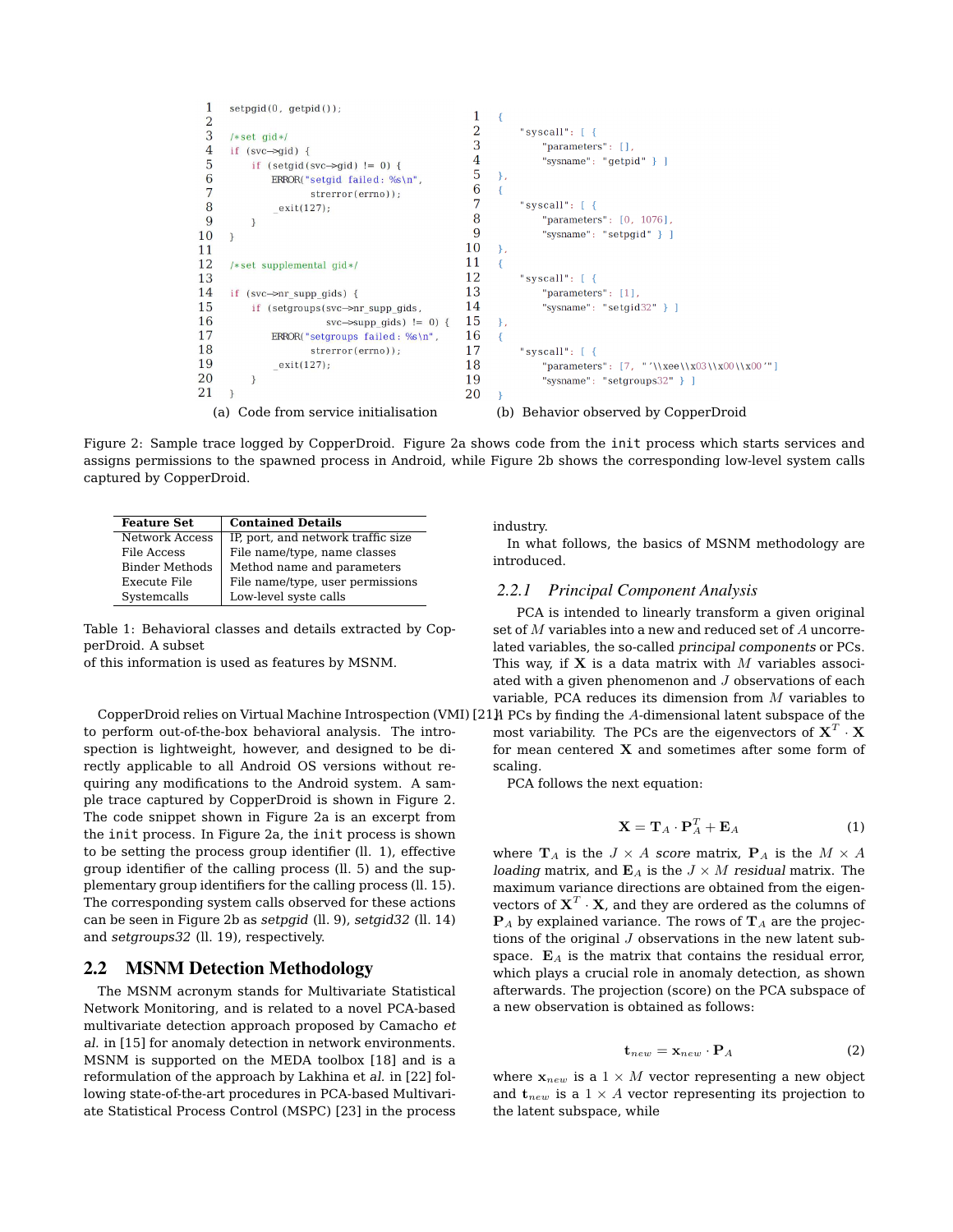$$
\mathbf{e}_{new} = \mathbf{x}_{new} - \mathbf{t}_{new} \cdot \mathbf{P}_A^T \tag{3}
$$

corresponds to the associated residuals.

#### *2.2.2 Detecting Anomalies with MSNM*

In PCA-based MSPC, it is usual to monitor a pair of statistics, the D-statistic and the Q-statistic, in a pair of monitoring charts. On the one hand, the D-statistic or Hotelling's T2 statistic, is computed from the projections (scores) of the original observations. On the other hand, the Q-statistic or SPE, represents the compression of the residuals (the quantity remaining from the projections). Although it is widely accepted that the SPE provides of higher detection capability than the D-statistic, both statistics are complementary. The D-statistic and the Q-statistic for observation  $n$  can be computed from the following equations:

$$
D_n = \sum_{a=1}^{A} \left( \frac{t_{an} - \mu_{t_a}}{\sigma_{t_a}} \right)
$$
 (4)

$$
Q_n = \sum_{m=1}^{M} e_{nm}^2
$$
\n<sup>(5)</sup>

where  $t_{an}$  represents the score of the observation in the  $a$ th component,  $\mu_{t_a}$  and  $\sigma_{t_a}$  stand for the mean and the standard deviation of the scores of that component in the calibration data, respectively, and  $e_{nm}$  represents the residual value corresponding to the  $m$ -th variable.

The analysis is performed in two successive stages or phases:

1. Calibration. According to the Statistical Process Control theory, calibration data needs to be inspected so that only common causes of variation remain. Typically, this is carried out by removing outliers. After outliers removal, available data are used for the calibration of the system, i.e., matrices  $T_A$ ,  $P_A$  and  $E_A$ are obtained for 'normal' traffic. From these, the D and Q statistics for normal traffic can be computed, and upper control limits (UCLs) at a certain confidence level  $\alpha$  can be established for the monitoring charts:

$$
UCL_{D_{\alpha}} = \frac{A \cdot (N^2 - 1)}{N \cdot (N - A)} F_{(A,(N - A)),\alpha}
$$
 (6)

$$
UCL_{Q_{\alpha}} = \theta_1 \cdot \left[ \frac{z_{\alpha} \sqrt{2\theta_2 h_0^2}}{\theta_1} + 1 + \frac{\theta_2 h_0 (h_0 - 1)}{\theta_1^2} \right]^{\frac{1}{h_0}} \tag{7}
$$

where  $F_{(A,(N-A)),\alpha}$  is the F distribution with A and  $N{-}A$  degrees of freedom,  $\theta_n = \sum_{a=A+1}^{rank({\bf X})} (\lambda_a)^n$  ,  $rank({\bf X})$ is the rank of the matrix of data  $\mathbf X$  and  $\lambda_a$  the eigenvalues of the matrix  $\frac{1}{N-1} \cdot \mathbf{E}_A^T \cdot \mathbf{E}_A$ ,  $h_0 = 1 - \frac{2\theta_1 \theta_3}{3\theta_2^2}$ , and  $z_\alpha$  is the 100 ·  $(1 - \alpha)$ % standardized normal percentile.

When enough calibration data is available, it is usual to replace eqs. (6) and (7) with the UCLs computed to be above  $100·(1-\alpha)$ % of the calibration observations. Thus, UCLs are set to values so that only  $100 \cdot \alpha\%$  of the calibration observations surpass the associated values. A typical choice is  $\alpha = 0.01$ , so that only 1% of the calibration observations surpass the UCL.

2. Detection. Afterwards, subsequent new data are monitored and analyzed using these control limits. Thus, anomalies are detected when the limits are significantly or consistently exceeded. That is, when either a few observations surpass significantly the limits or a set of consecutive observations surpass them.

#### *2.2.3 Diagnosing anomalies*

Additionally to the detection, the contribution of the variables (or information gain) can also be abstracted to understand the root-causes of an anomaly. This can be done with oMEDA plots [24].

The oMEDA algorithm was designed to identify the variables related to specific artefacts, like clusters, trends or outliers, found in the projection of the data in a given subspace. This subspace could be determined by PCA or other related methods. In particular, anomalies in the D-st or Q-st are outliers in the PCA subspace and in the residual subspace, respectively.

The oMEDA technique is applied with a dummy variable d designed to cover the observations of interest. Let us assume the following example: a number of subsets of observations form different clusters of anomalies  $\{C_1, \dots, C_N\}$ . If we are interested in identifying, for instance, the variables related to the deviation of  $C_i$  from  $C_j$  without considering the rest of clusters, a dummy variable d is created so that observations in  $C_i$  are set to 1, observations in  $C_i$ are set to -1, while the remaining observations are left to 0. Similarly,  $C_i$  can be compared to the center of coordinates (the data average) by setting d so that observations in  $C_i$  are set to 1 and the remaining to 0. Doing this with a cluster of one single observation is similar to issuing a contribution plot of that observation. Finally, values other than 1 and -1 can be included in the dummy variable if desired, which is useful for diagnosing trends in the scores. oMEDA is then performed using this dummy variable as follows:

and

$$
\mathbf{d}_{A,(i)}^2 = 2 \cdot (\mathbf{x}_{(i)}^t - \mathbf{x}_{A,(i)}^t) \cdot \mathbf{D} \cdot \mathbf{x}_{A,(i)} \tag{8}
$$

$$
\mathbf{D} = \frac{\mathbf{d} \cdot (\mathbf{d})^t}{\|\mathbf{d}\|^2}.
$$
 (9)

where  $\mathbf{x}_{(i)}$  and  $\mathbf{x}_{A,(i)}$  contain the elements for variable i in  $X$  and its projection  $X_A$  in the PCA subspace. If oMEDA is used to compute the contribution of a single observation **x**, then  $\mathbf{x}_{(i)}$  and  $\mathbf{x}_{A,(i)}$  are scalars.

The strength of MSNM is that it provides of a procedure to detect and diagnose anomalies in data sets with almost unlimited numbers of features. This comes from: i) the ability of PCA to combine and compress a large set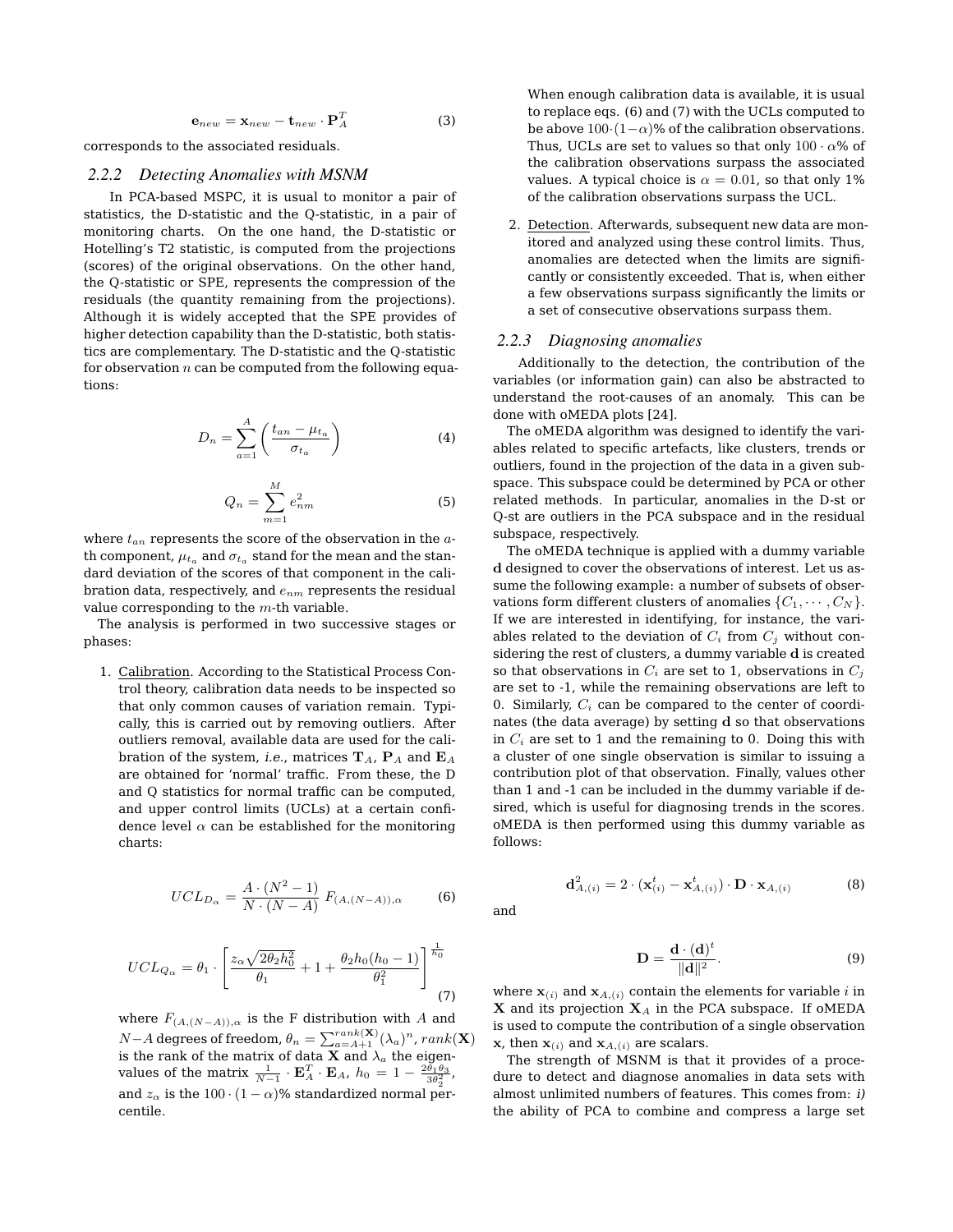of variables into a reduced number of principal components; ii) the sensitivity of D-statistic and Q-statistic to identify anomalies in both model and residuals, i.e. to detect changes of behavior in comparison to the calibration data; and *iii*) the capability of oMEDA to point out the features in which the anomalous behavior is apparent. The outstanding capability of the MSNM approach to scale to very large numbers of features is the result of PCA being the simplest multivariate model, in the sense that it considers a linear relationship among the features.

# 3. EXPERIMENTAL EVALUATION

In this section, we first describe the case study used to evaluate CoME. Then, we present the experimental results and the use of our anomaly detector. A discussion is finally performed.

## 3.1 Case Study: Media Server

The Android mediaserver is one of the most critical and widely exploited services in Android. Although in this work we focus on this service, we emphasize that our framework is designed to monitor and analyze any given service or app running on the device.

#### *3.1.1 Monitoring Important Features*

The mediaserver in Android is typically invoked from the system media player or any app that uses the system media player.

Android provides a native-level framework called Stagefright for playing media files. Stagefright comes packaged with popular media codecs necessary to play audio and video files. It achieves this through two modules known as audioflinger and surfaceflinger. An app which uses the media player typically invokes the mediaserver through Android's bespoke inter-process communication scheme: the Binder protocol. Our dynamic analysis platform CopperDroid offers the unique advantage of logging these binder transactions, which enables deeper visibility into how the mediaserver is invoked.

For our experiments on anomaly detection, we invoke the mediaserver with both benign and crafted media files. For opening the files and playing the media, we used Android's stock media player. If the file is a crafted one, the mediaserver is known to crash and is restarted by the init process. A restarted mediaserver points towards a crafted or corrupt media file opened by the mediaserver. While opening a corrupt file does not necessarily amount to malicious activity, our anomaly detector errs on the side of caution and flags these as potentially dangerous.

The stock player is identified by the com.android.music process and is used to communicate with the mediaserver process, which further invokes the surfaceflinger process which is responsible for low-level actions to display or play media content. For monitoring events that point to anomalous behaviour, we shortlist three processes directly responsible for media playback: mediaserver, android.process.media and surfaceflinger. In addition to these processes, we also monitor the debuggerd the debugger daemon on Android—and the init process, which is the parent of the mediaserver. The actions of

| <b>Type of media</b>                     | Size range   |
|------------------------------------------|--------------|
| ISO Media, MPEG v4 system, 3GPP          |              |
| ISO Media, MPEG v4 system, iTunes AVC-LC |              |
| ISO Media, MPEG v4 system, version 1     | $1KB - 10MB$ |
| ISO Media, MPEG v4 system, version 2     |              |
| ISO Media, Apple QuickTime movie         |              |
| Ogg data, Theora video                   |              |

Table 2: Type of files and size range for goodware used in our study.

these two processes are crucial for two reasons: firstly, debuggerd is responsible for logging mediaserver crashes and init is reponsible for restarting the mediaserver, as already mentioned.

## *3.1.2 Dataset used for Evaluation*

As pointed out in [7], a number of critical vulnerabilities have been reported for Android platforms<sup>3</sup>. Particularly, the Android mediaserver has been repeatedly targeted recently through the Stagefright media playback engine. These flaws can be exploited remotely with the aid of maliciously crafted multimedia files, so that the device is compromised without requiring the action of the victim.

The mediaserver is an important system service which is used to play media files on Android platforms. Given its central role in mobile and handheld devices as well as the seriousness of the vulnerabilities reported for it, we focus our attention on this service as a case study to deploy and test the detection capabilities of CoME. Recent vulnerabilities for Android mediaserver are grouped into four main categories: Denial of Service (DoS), code execution, overflow and memory corruption. In fact, these four groups together constitute more than 75% of the total vulnerabilities for Android, and they all can be exploited by using some of a well-know set of techniques: stack overflow, heap corruption, format string and race condition.

For our evaluation, we collected a dataset of normal media files (goodware) and a dataset of crafted media files (malware). For the goodware, we queried GooglePlay and retrieved about 15,000 apps from which we extracted all media files and we randomly selected a total number of 264 MP4 files. Our dataset contains a wide range of different MPEG-4 visual and audio encoded files with a variety of sizes. Table 2 shows an excerpt of the formats and summarizes the range of sizes.

For the malware, we obtained a number of crafted media files released by Zimperium [25] exploiting recent vulnerabilities affecting most Android versions before Lollipop 5.1.1. These files were all crafted to expose the Stagefright media library vulnerabilities. Table 3 describes the type of vulnerability exploited by each crafted file selected. As the current version of our emulator is enhanced with the CopperDroid plugin, which runs Android Kitkat 4.4.2, we used only those files for which the associated vulnerability was not patched and which could be used to run remote code execution attacks with Kitkat 4.4.2. Although the Android version used to extract features is Android 4.4 and the crafted media files were tailored to exploit Android 5.1

<sup>3</sup>http://www.cvedetails.com/product/19997/Google-Android.html?vendor\_id=1224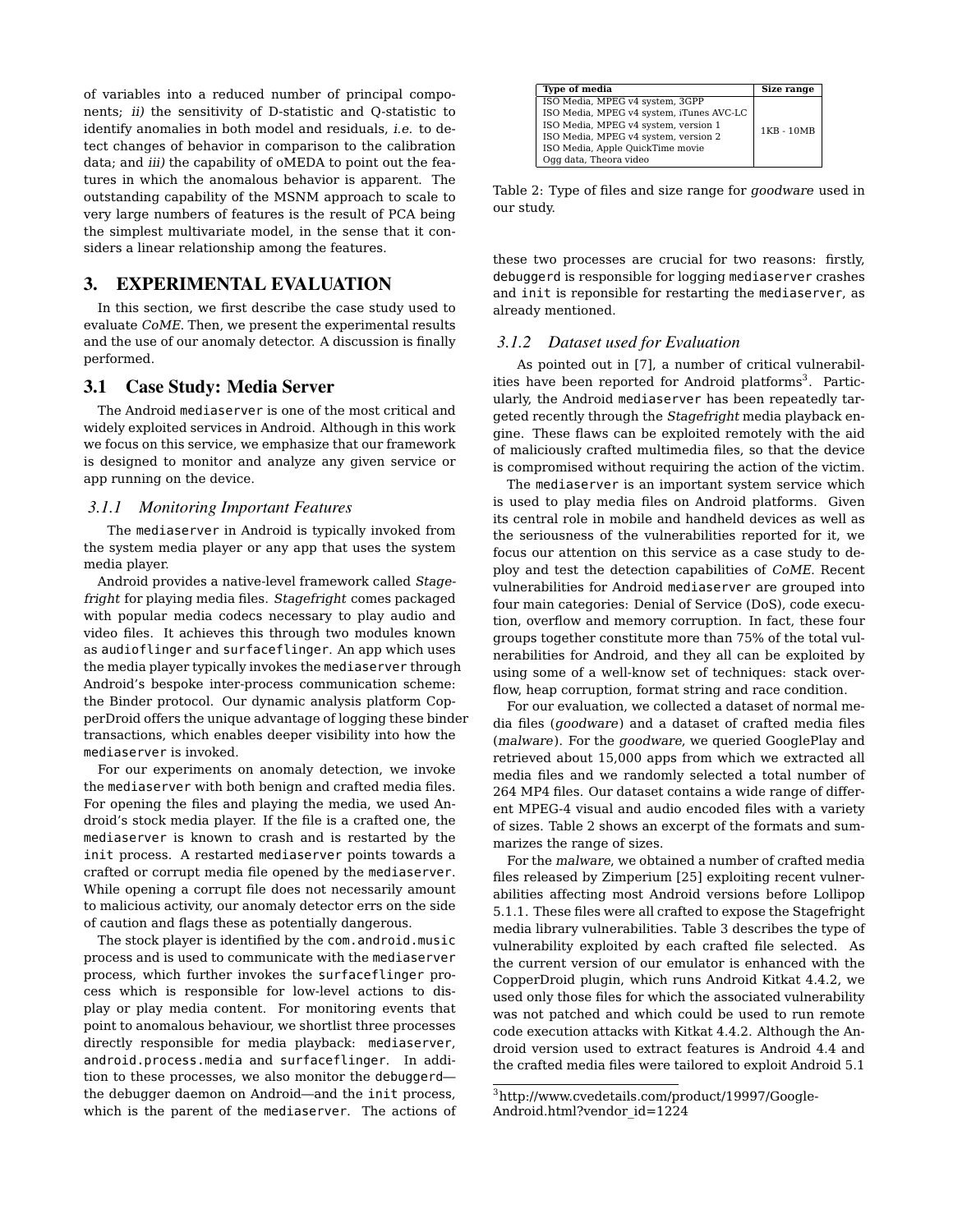| ID           | <b>CVE</b>    | <b>Description</b> |
|--------------|---------------|--------------------|
| $SF-01$      |               | ctts               |
| SF-02        | CVE-2015-1538 | stts               |
| SF-03        |               | stss               |
| $SF-04$      | CVE-2015-3827 | covr               |
| <b>SF-05</b> | CVE-2015-3824 | tx3a               |
| $SF-06$      | CVE-2015-3829 | covr               |

Table 3: Crafted MP4 files, vulnerability identifier and name of the MP4 atom name that leads to the Stagefright exploitation. All the files can enable remote code execution through integer overflow vulnerabilities.

or below, it is worth noting that vulnerabilities based on the ones tested in this paper have been recently used to run remote code execution attacks in the Android media framework against versions up to Oreo (Android  $8.0<sup>4</sup>$ ).

## 3.2 Performance Results

CopperDroid generates a set of features at a constant sampling rate during the execution of media files. For the experimentation of this paper, we consider a total of 692 features. These features contained all behaviors reported after monitoring the mediaserver process. We refer the reader to Table 1 for a summary of all behaviors captured by CopperDroid. Our data consisted of a total of 71,336 time observations of the 692 features derived from the execution of 298 files (264 goodware and 34 malware samples). This execution was of variable duration. So, the number of logged observations per file was also variable. For the 298 files monitored during our evaluation, we mainly observed: (i) File Access to different libraries and data files, (ii) low-level System Calls, and (iii) different Binder transactions. We also captured an additional set of features from other related processes such as debuggerd or system\_server (see Section 3.1.1). We treated behaviors reported by each process as individual features. This way, a call to sendto executed by the mediaserver process constitutes a different feature than a call from the system\_server.

Note that, unlike MSNM, most anomaly detection techniques cannot handle a big number of features [15]. When using MSNM we do not need to perform a feature selection on first place, avoiding the risk of discarding useful information for anomaly detection.

In this section, we illustrate two applications for CoME. First, an off-line exploratory data analysis on average data is illustrated. A second application is on-line monitoring. MSNM can be used to identify anomalies on a timely manner during the file execution, with the goal of swiftly thwarting the execution of the malware, hopefully minimizing the harm caused.

#### *3.2.1 Off-line analysis*

The off-line analysis is useful to gain data understanding. For instance, to identify the features that best discriminate goodware and malware in the problem at hand, or those features that may lead to undesired properties in the anomaly detector. To perform this analysis, we average the observations of a file, so that each file is represented by



Figure 3: MSNM monitoring chart: Q-st vs D-st. Each point represents a file. Calibration files, test goodware and test malware are shown as triangles, squares and circles, respectively. Control limits are estimated from calibration files.

a single feature vector with 692 values. The total dataset is a matrix of  $298 \times 692$ , from which the last 34 rows correspond to malware samples. We call this an off-line or forensic analysis because it is performed after the execution of the media files.

#### *Calibration of the Anomaly Detector.*

The MSNM related model is firstly calibrated with 'normal' data corresponding to goodware samples. Afterwards, this system can be used to identify and diagnose anomalies. We split the total dataset of  $298 \times 692$  into a calibration part, of size  $200 \times 692$  and solely composed of goodware, and a test part with  $98 \times 692$ , with  $65\%$  of goodware and 35% of malware. The calibration part was used to select the number of PCs, identify the PCA model, and compute the monitoring statistics and their corresponding control limits. All these steps were performed following the recommendations in [15], which for the sake of brevity are not repeated here. Then, the test dataset was analyzed by the MSNM system.

The result obtained is shown in Figure 3. We can see that the Q-st is highly efficient in discriminating goodware and malware. Control limits are adjusted at a 99% confidence level, so that 99 out of 100 calibration goodware files yield statistics below the limits. It can be seen that this adjustment holds for the tested goodware, since only one test goodware file out of 64 exceeds the limits, and they are exceeded by a reduced margin. Although the results are satisfactory, we may consider that calibration goodware files number 7 and 49 are outliers and deserve further study.

#### *Explaining Prominent Features.*

The MSNM analysis in Figure 3 shows that there is representative information for discrimination in the 692 features provided by CopperDroid. We can take advantage of the multivariate tools in the MSNM approach to investigate which are the most valuable features for discrimi-

<sup>4</sup>See https://www.cvedetails.com/cve/CVE-2017-0809/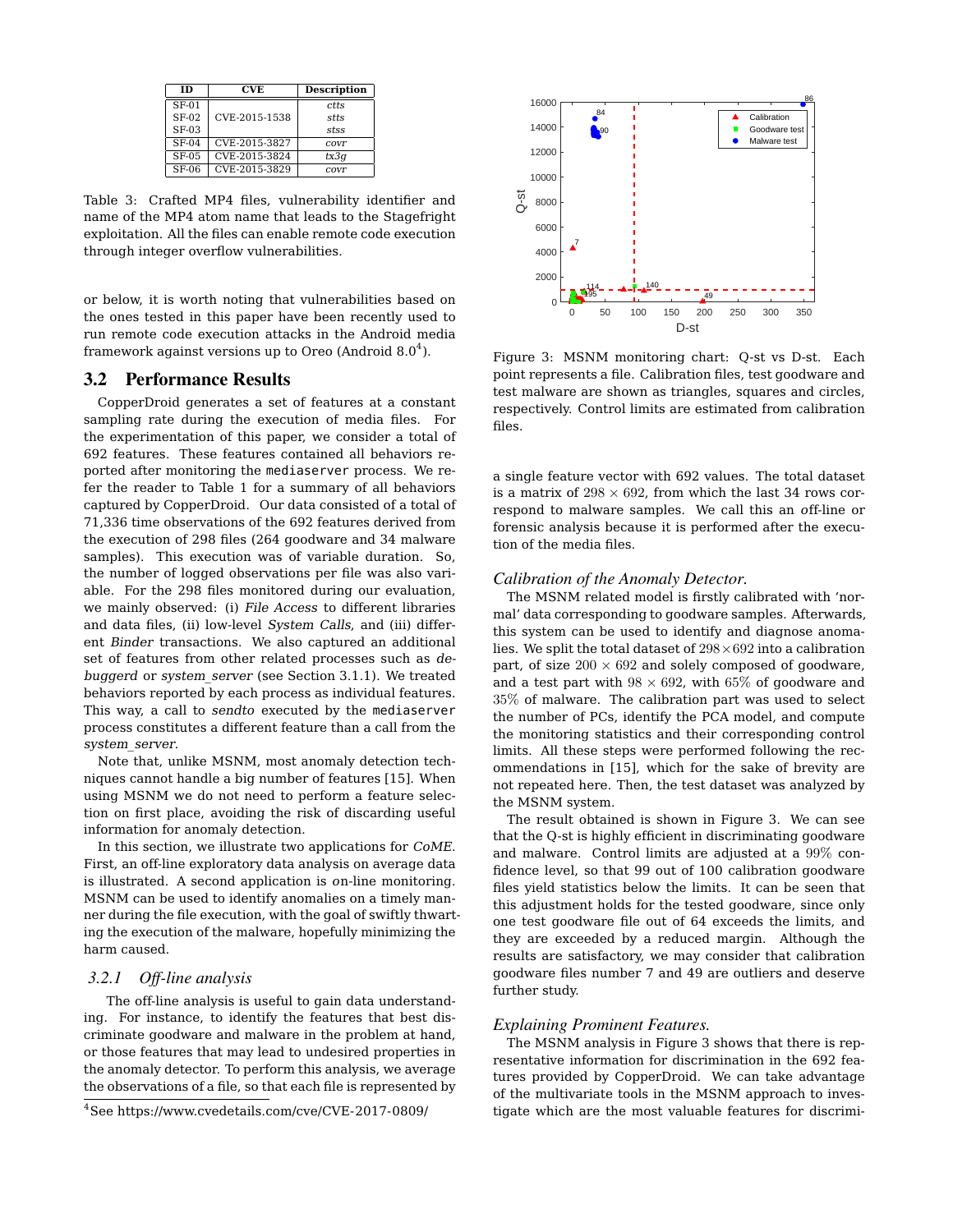| <b>Feature</b> | <b>Process</b>    | <b>Action</b> | <b>Details</b>                                   |
|----------------|-------------------|---------------|--------------------------------------------------|
| °49            |                   |               | mprotect                                         |
| f508           | mediaserver       | syscall       | access                                           |
| f9             |                   |               | advise                                           |
| f308           |                   |               | mmap2                                            |
| f479           |                   |               | close                                            |
| f 72           |                   |               | /system/lib/libbinder.so                         |
| f 108          |                   | filesystem    | /system/lib/libaudioutils.so                     |
|                |                   |               | /system/lib/libcorkscrew.so                      |
| f128           | debuggerd         | filesystem    | /dev/log/system                                  |
| f202           |                   |               | /dev/log/main                                    |
| f 194          |                   | syscall       | sigprocmask                                      |
| f199           | system server     |               | sendto                                           |
| f80            |                   | binder        | IPhoneStateListener.onChanged <sup>5</sup>       |
| f18            | com.android.music | binder        | IAudioService.setPlaybackInfoForRcc <sup>b</sup> |

Table 4: Excerpt of characteristic features distinguishing goodware/malware.



Figure 4: Bar oMEDA plot to determine the relevance of features to discriminate goodware and malware. Values of higher magnitude represent relevant features out of the complete set of 692. The four most relevant features are highlighted with circles.

nation. Note that there is no actual need in reducing the number of features in the MSNM module. Rather, the goal here is to improve our understanding on the data and the results. With this understanding, we may in turn elucidate ways to further improve the anomaly detection and/or to assess to what extent the achieved detection performance can be generalized to new types of malware and goodware. This is a main advantage of MSNM over other anomaly detection methods: MSNM not only provides high performance results but also an interpretable model of the data. In comparison, most machine learning techniques yield black box models with an uninterpretable linkage between input and output data.

Figure 4 shows the oMEDA plot to assess the specificities of malware according to MSNM. In other words, this plot shows the features that better help distinguish malware from goodware, for the malware samples considered. Although the discrimination fingerprint affects many features, we can see that there are four of them that stand out of the others. These are highlighted with a red circle in the figure. Figure 5 shows the values of the complete set of files (calibration and test) for two of the features. The values for the other two features follow a similar trend and are shown in Appendix A. Recall these values are averaged along the duration of the files execution. According



Figure 5: Scores in the four variables highlighted in Figure 4 for the complete set of files: goodware in dark red color, malware in light blue color.

to the figures, any of the four features, by itself, could be used to calibrate an anomaly detection system, since the values for malware samples (light blue color) exceed those for goodware samples (dark red color) by a large margin, at least one order of magnitude. Notice that we only need a pair of multivariate plots (Figs. 3 and 4) to assess the discrimination capability for malware detection of a total of 692 features. Clearly, the exploratory ability of this set of multivariate tools simplifies the analysis of complex and highly dimensional datasets. Note that results provided in Figure 4 claim for a multivariate discrimination between malware and goodware, i.e., the analyzed malware shows high values in the four variables at the same time, and also on many others according to oMEDA. This multivariate discrimination is more robust than its univariate counterpart, which may lead to a higher number of false positives.

The top features highlighted by oMEDA (including the 4 highlighted in Figure 4), are listed in Table 4. Anomalous behaviors stemming from opening a crafted media file leads to the mediaserver being restarted. Therefore, it is unsurprising that the top features for distinguishing benign behavior from potentially dangerous ones are derived from the Android debugger; both /dev/log/system and /dev/log/main are log files that are typically written after a service has crashed. When the mediaserver restarts, it loads various libraries and sets the memory segment permissions for loaded libraries. Therefore, we observe that a number of system calls related to memory manipulation such as mprotect, mmap2, advise and access are also among the distinguishing features. Additionally, it can also be observed that the access to these libraries—after the mediaserver is restarted—is observed in the list of features discriminating benign from dangerous actions.

### *Understanding Outliers.*

The MSNM approach is also powerful to identify and diagnose outliers. We will illustrate this with the two outliers previously identified in Figure 3: calibration goodware files number 7 and 49, with high Q-st and high D-st, respectively. For diagnosing the special behavior in each of them, we follow the same approach than with malware, that is, we use oMEDA plots (not shown). The oMEDA for file number 7 identified a number of features in which this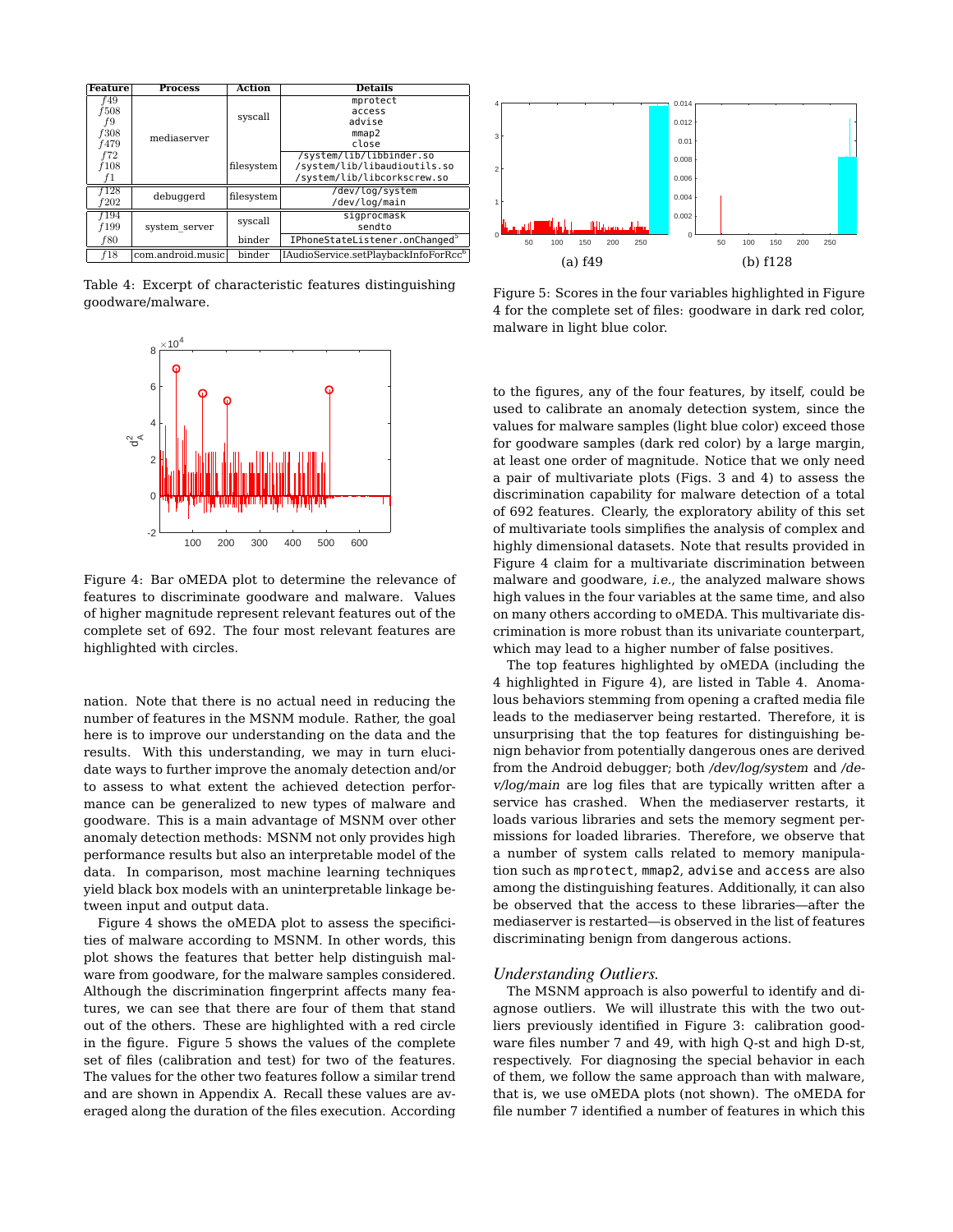

Figure 6: MSNM monitoring chart after removal of outliers 7 and 49: Q-st vs D-st. Each point represents a file. Calibration files, test goodware and test malware are shown as triangles, squares and circles, respectively. Control limits are estimated from calibration files.



Figure 7: The online monitoring Q-st charts for a goodware file in the MSNM system is shown in the figure on the left; and the maximum Q-st value of the MSNM statistics in test files is shown in the figure on the right. Both figures are displayed in logarithmic scale.

file obtained very low values. Inspecting those features, we found that it is the only file in the complete set of files with 0 value in features  $f18$  and  $f80$  and  $f199$  (see Table 4). On the contrary, the oMEDA analysis for file 49 showed that this sample presents a behavior similar to the one observed in malware (for at least many observed features). An example is feature  $f1$ .

There are different approaches to handle outliers, depending on the information found in the diagnosis and also on the context. One typical approach is to discard the outliers. The effect of outliers removal is illustrated in Figure 6, where the MSNM system is re-calibrated after discarding both calibration goodware files number 7 and 49. In the new system, the D-st is also useful for detection, and the level of detection in the Q-st is augmented in one order of magnitude.

#### *3.2.2 On-line analysis*

For our experiments on on-line analysis, we considered the complete set of observations. As already mentioned,

our dataset consists of 71,226 observations of 692 features (71336  $\times$  692). The last 8161 observations are derived from the 34 malware files. This dataset was divided into two parts: one for calibration and another for testing. The calibration part consisted of size 47, 818 observations derived from the first 200 goodware files. The test part with 23, 518 observations derived from the rest of goodware and malware files.

Figure 7a illustrates the online MSNM system applied over a goodware file for the Q-st. We refer the reader to Figure 11a in Appendix B for the D-st charts. As it can be seen, statistics remain below the control limits. Although in this illustration the monitoring charts contain the complete evolution of the file execution, in a production monitoring system the statistics computed for a specific sampling time would be shown in the charts as soon as the information is obtained. That way, the execution can be stopped right after the control limits are exceeded by a large margin or on a consistent basis.

Figure 7b and Figure 11b (in Appendix B) show the performance of the online MSNM system. Here, the maximum value of the statistics computed per file is shown for test files. Again, we can see that the Q-st makes a clear discrimination between malware and goodware, except for test goodware file number 51. Interestingly, this false positive was also highlighted in our offline analysis assessment in Figure 6. Although the D-st has a lower discrimination capability (see Appendix B), malware files tend to show higher D-st values than goodware. We can assess the discrimination quality of the monitoring charts with ROC curves obtained by varying the  $\alpha$  parameter in the control limits. Results are shown in Figure 8, where we included the results by a one-class support vector machine (OCSVM) [26, 27] computed with the LIBSVM library [28]. The OCSVM is a classification-based network anomaly detection method [29] reported to provide excelent results [30]. Following [31] we used default values for the metaparameters. Then, the ROC curve was obtained by varying the bias term [32]. According to these ROC curves, the detection performance of the online MSNM system is impressive. While the D-st is outperformed by the one class SVM classifier, the Q-st clearly outperforms the latter.

Figure 9 compares the monitoring charts in logarithmic scale of the outlier (goodware file number 51) and one malware file. There is a time interval of maximum activity around sampling time 30. It is during this interval that the malware presents much higher activity than the goodware. Recall that we are using a logarithmic scale to improve visualization. The outlier goodware presents an anomalous behavior (one single observations) right at the beginning of the execution. If future false positives follow the same pattern, we can always distinguish them from malware for their temporal specificities.

Detections in both the outlier and the malware can be diagnosed with oMEDA. This is shown in Figure 9c. We can see that the outlier can also be discriminated from malware with the diagnosis, as very different features are highlighted. This is the case, for instance, of feature f339 detected while running the goodware 51. This feature is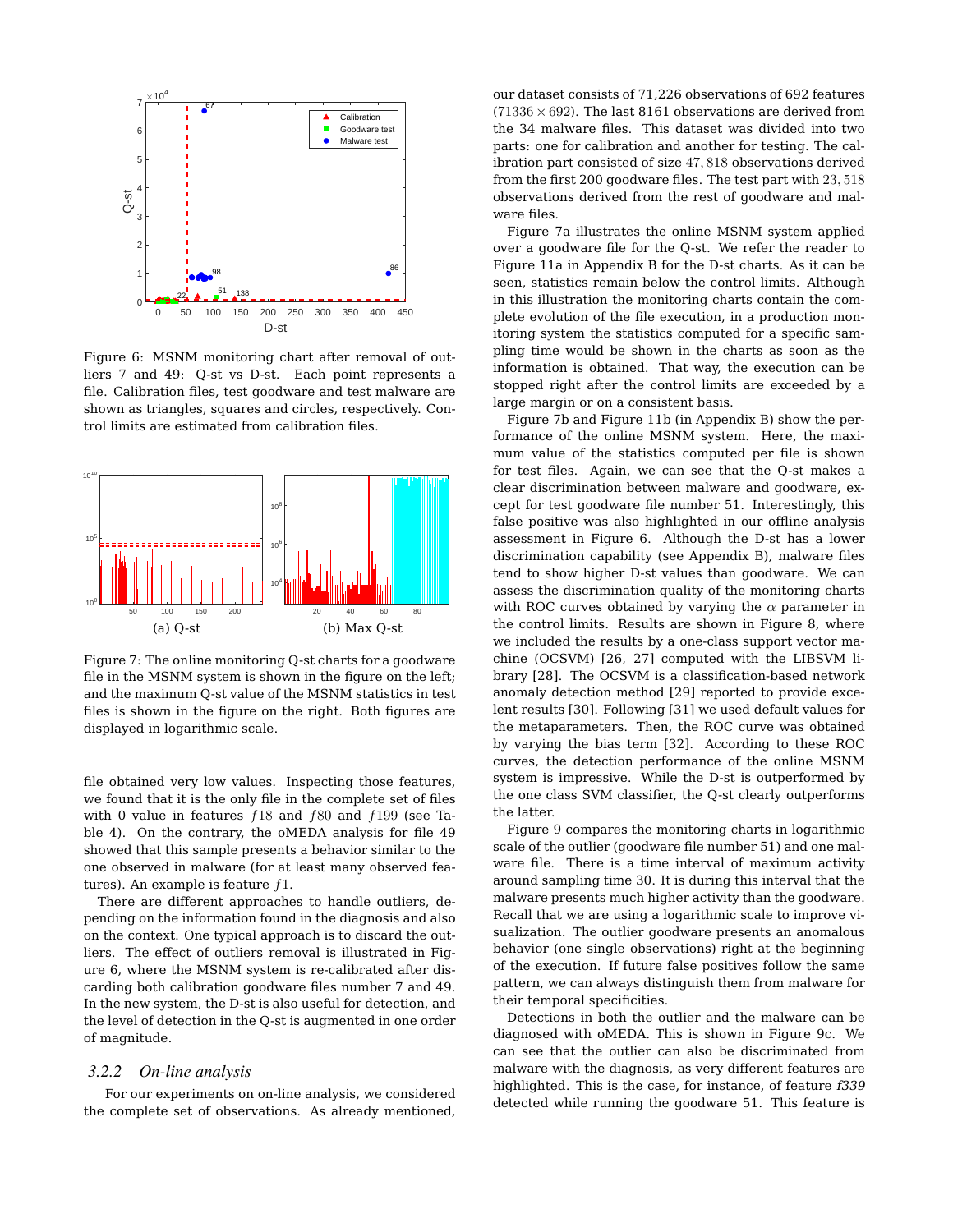

Figure 8: ROC curves for the MSNM statistics in test files. One-class support vector machine results are presented as a reference. The ROC curves are obtained by varying the value of parameter  $\alpha$  in the control limits of the MSNM system and the bias term in the SVM [32].

related to the Android Volume Manager and it is a system call (openat) triggered by the the vold daemon. This type of behavior should only be attributed to good behaviors as diagnosed by oMEDA.

## 3.3 Discussion

To provide on-line detection of malicious intents on devices, it is essential to understand normal operating conditions (NOC) and identify sequence of actions that deviate from the NOC. Many machine learning techniques that perform malware analysis manage to detect malware. However, in most cases, this detection is done off-line and often with a black-box model where it is not possible to meaningfully explain the linkage between input and output data.

We should also take into account that MSNM is an anomaly detector based on a model of normality (NOC), and malware is detected because it shows a different behavior to modeled NOCs. Thus, the calibration dataset should be as representative of NOC as possible. If during the MSNM operation one goodware file is mistaken by malware, that is, in the event of a false positive, we should diagnose with oMEDA the reason for this detection and update the MSNM system to yield the correct outcome for this event in the future.

The MSNM methodology provides an interpretable model of the data which makes explanation of the results easier. Furthermore, it contributes to the identification of rootcause problems even when the source of the anomaly can only be derived after observing multiple variables across time. For instance, for the case of the Android mediaserver, we could observe that the NOC of different features such as mprotect, and access syscalls maintain a very low profile. Contrary, when any of the Integer overflows are triggered, the mediaserver crashes. Only right after being restarted, the mediaserver repeatedly invokes access and

mprotect to load all the different native components of the audioflinger and surfaceflinger such as libaudioutils.so (see Table 4). This usually happens together with the dump of the crash report to any of the files listed in /dev/log/. Similarly, we can observed that the absence of number of features such as those related to the Binder (com.android. internal.telephony and android.media actions) only happen during the NOC. All in all, this means that CoME is able to list all those features related to the crash of the mediaserver and correlates them with the absence of several binder transactions that should occur during the normal operation of the service.

One key feature of CoME is that it does not require an understanding of the domain or prior knowledge about the monitored component. This makes our approach suitable for both explaining and detecting unknown malicious activities or zero-day exploits. Our evaluation over four different CVE showed that even when confronted with a complex system, CoME is capable of modeling those conditions needed to detect unexpected behaviors. Contrary to other anomaly-based systems, CoME is capable of dealing with systems containing a big number of features.

Most of the existing attacks are tailored at vendor-specific Android OSes. In our work, we instrument vanilla Android emulator using CopperDroid. A limitation of our evaluation stems from the lack of exploits targeting, in general, vanilla Android systems, and in particular CopperDroid. Although CopperDroid is engineered to automatically generate system call and inter-component communication introspection stubs, the system has not been evaluated on vendor-specific Android platforms. For this reason, we limit the scope of our work to the most prevalent set of vulnerabilities affecting all vanilla systems (including stock hardware smartphones) from Android 4.4.4 to 8.0.

According to Google<sup>7</sup>, at the time of writing this paper about 99.70% of the users run an Android device between Android 4.4 and 8.0. This gives a rough intuition of the scope of this threat. Novel but less popular exploits are also relevant to our system. A vendor-specific version of our monitoring system would grant us access to a larger set actionable exploits, and would allow us to test novel exploits.

## 4. RELATED WORK

The majority of the approaches proposed in the literature for malware detection focus on general detection strategies using either anomaly or misuse detection for both static and dynamic analysis [33]. However, due to the diversity of malware goals and incentives [34], it is often desired to narrow down the complexity towards detecting specific classes of malware such as privileged escalation [35], battery-depletion attacks [36], or information leakage [37]. In this work, we shall focus on a privileged escalation attack because of its impact.

There are two common types of privilege escalation attacks according to whether the exploitation strategy focuses on inter-process capability leakage or system vulner-

<sup>7</sup>https://developer.android.com/about/dashboards/index. html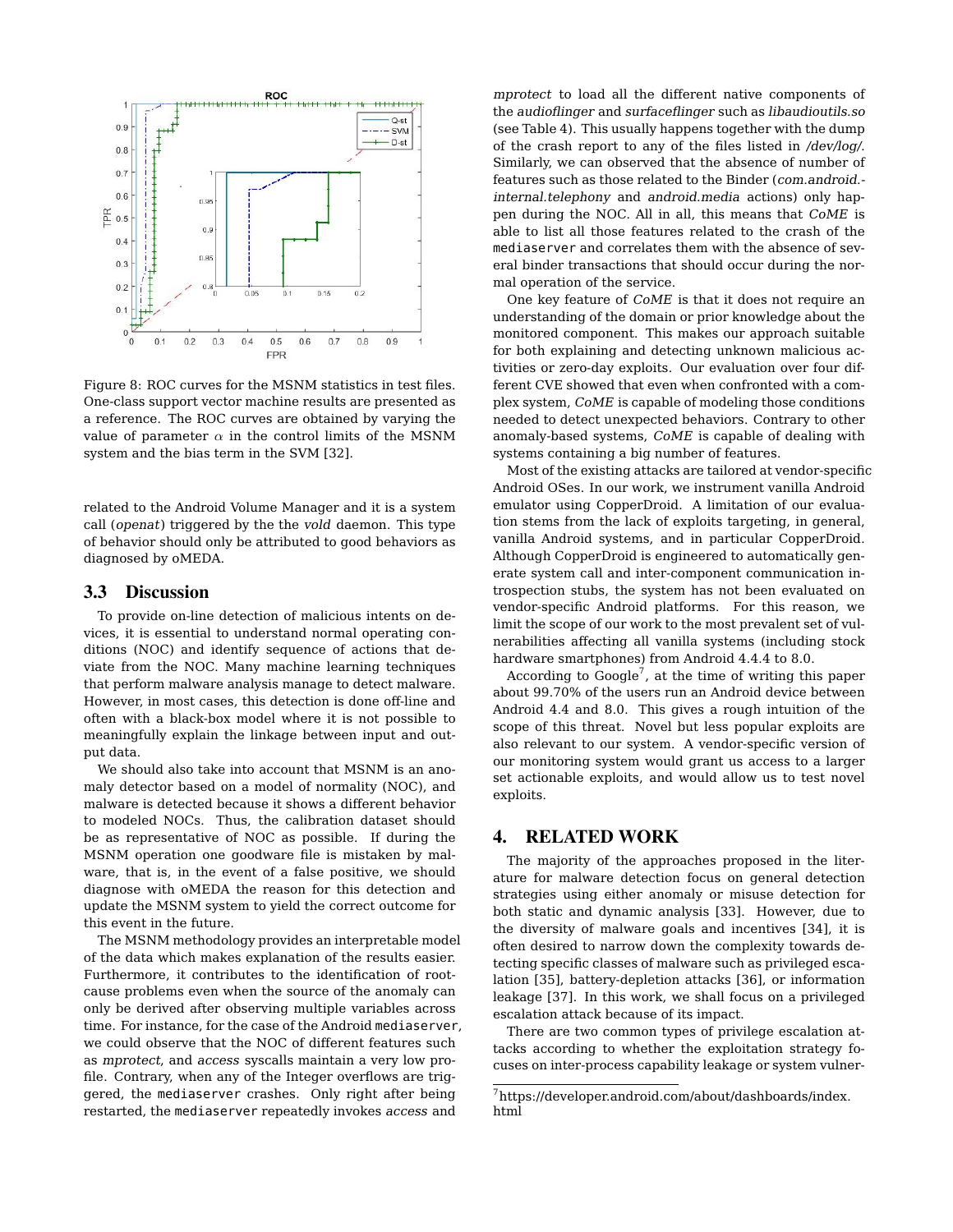

Figure 9: Online monitoring charts for different files in the MSNM system (in logarithmic scale): a) D-statistic, b) Q-statistic and c) Diagnosis based on oMEDA, highlighting the relevance of the features in the detected anomalous sampling times.

abilities. Analyzing inter-process capability leakage has gained a lot of attention over the last years with approaches such as XManDroid [38], Woodpecker [39], Elish et al. [40] or CHEX [41]. However, system vulnerabilities pose a higher risk to users because they can enable full escalation of privileges, simply called root access [42].

There are several recent works aimed at systematically studying and characterizing root vulnerabilities in Android [43, 44, 45]. Authors in [43] present a static-based framework to detect apps that could potentially use root exploits. Likewise any other static analysis technique, their approach is vulnerable to code obfuscation and other more sophisticated forms of evasion. In addition to static analysis, authors in [44] present a system to detect both app-level and kernel-level vulnerabilities in device firmware images using dynamic analysis. Contrary to our approach, authors do not explore framework-level vulnerabilities which constitute a fundamental part of the Android OS. Furthermore, our approach is driven by multivariate statistical theory supporting anomaly detection. This constitutes a novel perspective to deal with the problem.

Similar to our approach, authors in [45] present a root exploit containment system for Android called PREC. PREC is a dynamic-based anomaly detection system that monitors system calls from both benign and malign apps. After extracting and labeling system calls, they build a learning scheme based on self-organizing maps (SOM). One key different with respect to our approach is that PREC only monitors behaviors produced from the applications being executed, whereas in our approach we holistically consider the entire system. Specifically, PREC only monitors system calls from third party libraries used within the process of the app. Contrary, we monitor all processes related to a given exploitable service. Additionally, we not only monitor system calls, but we are also able to extract other high level behaviors such as Binder transactions in a transparent fashion. This ultimately allows us to perform more finegranular detection and to target a broader type of exploits. Let's take for instance a malware manages to run a reverse shell after exploting an Integer Overflow in the media service with a crafted MP4 file. Except for the trigger of an Intent action asking the Android OS to play the MP4 file, PREC would miss the actual trace of system calls leading to the exploitation.

In this context, multivariate techniques have shown to be promising when dealing with complex observations of diverse nature and origin [46]. However, to the best of our knowledge, very few multivariate-based malware detection proposals are deployed in the literature at present. So far, as a single example of this we can cite [47], which is poor from the perspective of the actual capabilities argued for multivariate methodologies.

## 5. CONCLUSION

In this paper, we have presented a multivariate statistical approach to identify abnormal uses of general components in Android. Our approach, called CoME, uses lightweight introspection to perform transparent behavioral analysis at runtime. As a key novelty of our approach, we showed how anomaly-based multivariate systems can effectively be used to identify technical software exploitations based on unknown vulnerabilities. More precisely, we use CoME to estimate the normal operating conditions of the Android mediaserver. We have illustrated two applications: (i) an off-line system capable of aiding security experts on the identification of relevant discriminant features; and (ii) on-line monitoring and analysis system for accurate detection at runtime.

## 6. ACKNOWLEDGMENTS

This work is partialy supported by the Spanish Ministry of Economy and Competitiveness and FEDER funds through projects TIN2014-60346-R and TIN2017-83494-R, and the UK EPSRC grant EP/L022710/1.

## 7. REFERENCES

[1] Worldwide Quarterly Smart Connected Device Tracker, Tech. rep., International Data Corporation (2015).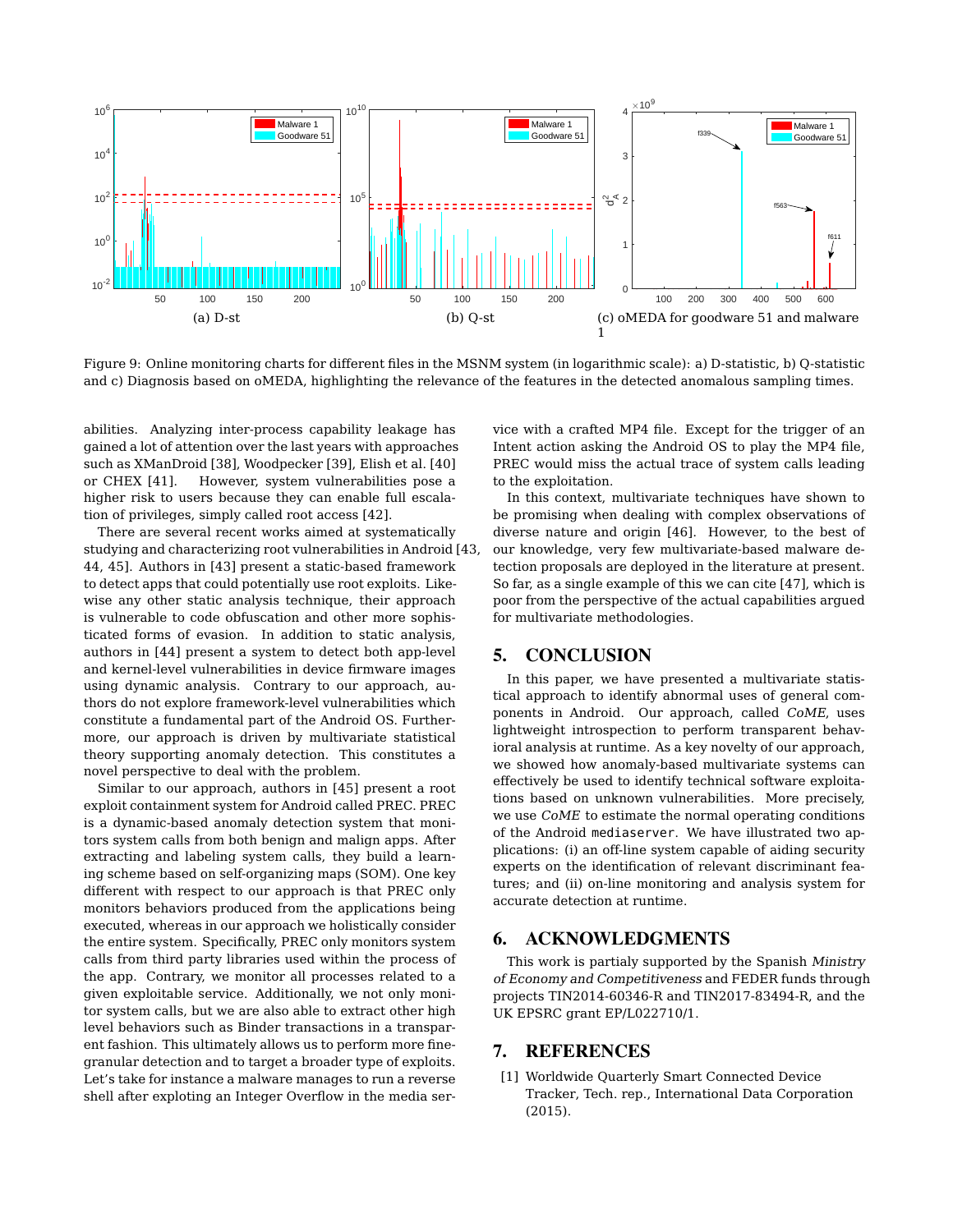- [2] Cisco Visual Networking Index: Global Mobile Data Traffic Forecast Update, 2015-2020, Tech. rep., Cisco (2015).
- [3] G. Suarez-Tangil, G. Stringhini, Eight years of rider measurement in the android malware ecosystem: Evolution and lessons learned, arXiv preprint arXiv:1801.08115.
- [4] J. Lyne, Security Threat Trends 2015. Predicting what Cybsersecurity will Look Like in 2015 and Beyond, Tech. rep., Sophos (2015).
- [5] Kaspersky Security Bulletin 2015. 2016 Predictions, Tech. rep., Kaspersky (2015).
- [6] 2016 Internet Security Threat Report, Tech. rep., Symantec (2016).
- [7] C. Cao, N. Gao, P. Liu, J. Xiang, Towards Analyzing the Input Validation Vulnerabilities associated with Android System Services, in: Proceedings of the 31st Annual Computer Security Applications Conference (ACSAC), 2015, pp. 361–370.
- [8] M. Jimenez, M. Papadakis, T. F. Bissyandé, J. Klein, Profiling Android Vulnerabilities, in: Software Quality, Reliability and Security (QRS), 2016 IEEE International Conference on, IEEE, 2016, pp. 222–229.
- [9] V. van der Veen, Y. Fratantonio, M. Lindorfer, D. Gruss, C. Maurice, G. Vigna, H. Bos, K. Razavi, C. Giuffrida, Drammer: Deterministic Rowhammer Attacks on Mobile Platforms, in: 23rd ACM Conference on Computer and Communications Security (CCS), 2016.
- [10] Y. Fratantonio, A. Bianchi, W. Robertson, E. Kirda, C. Kruegel, G. Vigna, TriggerScope: Towards Detecting Logic Bombs in Android Apps, in: Proceedings of the IEEE Symposium on Security and Privacy (S&P), San Jose, CA, 2016.
- [11] L. S.-C. A. Ruiz-Heras, P. García-Teodoro, ADroid: Anomaly-based Detection of Malicious Events in Android Platforms, International Journal of Information Security (2016) 1–14.
- [12] S. Forrest, S. Hofmeyr, A. Somayaji, The Evolution of System-call Monitoring, in: Computer Security Applications Conference, 2008. ACSAC 2008. Annual, IEEE, 2008, pp. 418–430.
- [13] D. Mutz, F. Valeur, G. Vigna, C. Kruegel, Anomalous System Call Detection, ACM Transactions on Information and System Security (TISSEC) 9 (1) (2006) 61–93.
- [14] S. F. O. Pieczul, Runtime Detection of Zero-Day Vulnerability Exploits in Contemporary Software Systems, in: Data and Applications Security and Privacy XXX, DBSec 2016, LNCS 9766, 2016, pp. 347–363.
- [15] J. Camacho, A. Pérez-Villegas, P. García-Teodoro, G. Maciá-Fernández, PCA-based Multivariate Statistical Network Monitoring for Anomaly Detection, Computers & Security 59 (2016) 118–137.
- [16] K. Tam, S. Khan, A. Fattori, L. Cavallaro, CopperDroid: Automatic Reconstruction of Android Malware Behaviors, in: NDSS, 2015, pp. 1–15.
- [17] P. García-Teodoro, J. Díaz-Verdejo, G. Maciá-Fernández, E. Vázquez, Anomaly-based Network Intrusion Detection: Techniques, Systems and Challenges, Computers & Security 28 (2009) 18–28.
- [18] J. Camacho, A. Pérez-Villegas, R. Rodríguez-Gómez, E. J.-M. nas, Multivariate Exploratory Data Analysis (MEDA) Toolbox for Matlab, Chemometrics and Intelligent Laboratory Systems 143 (2015) 49–57.
- [19] S. Dash, G. Suárez-Tangil, S. Khan, K. Tam, M. Ahmadi, J. Kinder, L. Cavallaro, DroidScribe: Classifying Android Malware Based on Runtime Behavior, in: Mobile Security Technologies (MoST 2016), 2016, pp. 252–261.
- [20] W. Enck, M. Ongtang, P. McDaniel, Understanding Android Security, IEEE Security & Privacy (1) (2009) 50–57.
- [21] T. Garfinkel, M. Rosenblum, et al., A Virtual Machine Introspection Based Architecture for Intrusion Detection, in: NDSS, Vol. 3, 2003, pp. 191–206.
- [22] A. Lakhina, M. Crovella, C. Diot, Diagnosing Network-wide Traffic Anomalies, ACM SIGCOMM Computer Communication Review 34 (4) (2004) 219–230.
- [23] T. Kourti, J. F. MacGregor, Multivariate SPC methods for process and product monitoring, Journal of Quality Technology 28 (4) (1996) 409–428.
- [24] J. Camacho, Observation-based Missing Data Methods for Exploratory Data Analysis to Unveil the Connection Between Observations and Variables in Latent Subspace Models, Journal of Chemometrics 25 (11) (2011) 592–600.
- [25] Z. Avraham, J. Drake, N. Bassen, Experts Found a Unicorn in the Heart of Android, Available Online. https://blog.zimperium.com/ experts-found-a-unicorn-in-the-heart-of-android/ (2015).
- [26] B. Scholkopf, A. J. Smola, R. C. Williamson, P. L. Bartlett, New Support Vector Algorithms, Neural computation 12 (5) (2000) 1207–1245. doi:10.1162/089976600300015565.
- [27] B. Schölkopf, J. C. Platt, J. Shawe-Taylor, A. J. Smola, R. C. Williamson, Estimating the Support of a High-Dimensional Distribution, Neural Computation 13 (7) (2001) 1443–1471. doi:10.1162/089976601750264965. URL http://www.mitpressjournals.org/doi/abs/10. 1162/089976601750264965
- [28] C.-C. Chang, C.-J. Lin, LIBSVM: A Library for Support Vector Machines, ACM Transactions on Intelligent Systems and Technology 2 (2011) 27:1–27:27, software available at http://www.csie.ntu.edu.tw/~cjlin/libsvm.
- [29] M. H. Bhuyan, D. K. Bhattacharyya, J. K. Kalita, Network Anomaly Detection: Methods, Systems and Tools, IEEE Communications Surveys & Tutorials 16 (1) (2014) 303–336. doi:10.1109/SURV.2013.052213.00046. URL http://ieeexplore.ieee.org/lpdocs/epic03/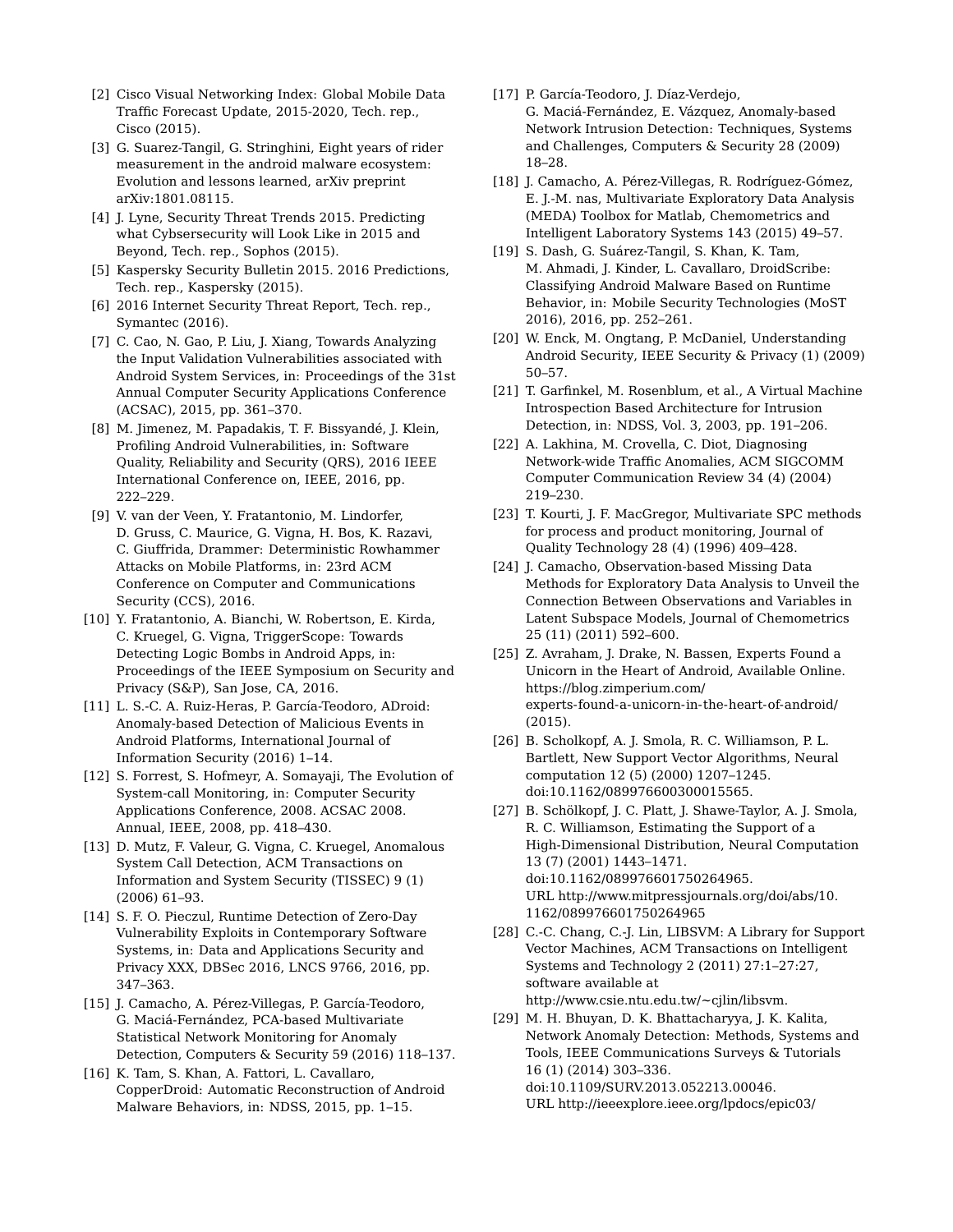wrapper.htm?arnumber=6524462

- [30] L. M. Manevitz, One-Class SVMs for Document Classification 2 (2001) 139–154.
- [31] J. A. Quinn, M. Sugiyama, A Least-Squares Approach to Anomaly Detection in Static and Sequential Data, Pattern Recognition Letters 40 (1) (2014) 36–40. doi:10.1016/j.patrec.2013.12.016. URL http://dx.doi.org/10.1016/j.patrec.2013.12.016
- [32] K. Heller, K. Svore, A. D. Keromytis, S. Stolfo, One Class Support Vector Machines for Detecting Anomalous Windows Registry Accesses, Workshop on Data Mining for Computer Security (DMSEC), Melbourne, FL, November 19, 2003. URL http://sneakers.cs.columbia.edu/ids/ publications/ocsvm.pdf
- [33] H. Chuang, S. Wang, Machine Learning based Hybrid Behavior Models for Android Malware Analysis, in: IEEE International Conference on Software Quality, Reliability and Security, 2015, pp. 201–216.
- [34] G. Suárez-Tangil, J. Tapiador, P. Peris, A. Ribagorda, Evolution, Detection and Analysis of Malware for Smart Devices, IEEE Communications Surveys & Tutorials 16 (2) (2014) 961–987.
- [35] S. Checkoway, L. Davi, A. Dmitrienko, A. Sadeghi, H. Shacham, M. Winandy, Return-Oriented Programming without Returns, in: A. Keromytis, V. Shmatikov (Eds.), Proceedings of CCS 2010, 2010, pp. 559–72.
- [36] H. Kim, J. Smith, K. Shin, Detecting Energy-greedy Anomalies and Mobile Malware Variants, in: Proceedings of the 6th international conference on Mobile systems, applications, and services, 2008, pp. 239–252.
- [37] S. Rosen, Z. Qian, Z. Mao, AppProfiler: A Flexible Method of Exposing Privacy-related Behavior in Android Applications to End Users, in: Proceedings of the third ACM conference on Data and application security and privacy, 2013, pp. 221–232.
- [38] S. Bugiel, L. Davi, A. Dmitrienko, T. Fischer, A. Sadeghi, XManDroid: A New Android Evolution to Mitigate Privilege Escalation Attacks, Tech. rep., Technische Universitat Darmstadt (2011).
- [39] M. Grace, Y. Zhou, Z. Wang, X. Jiang, Systematic Detection of Capability Leaks in Stock Android Smartphones, in: Proceedings of the 19th Annual Symposium on Network and Distributed System Security, 2012.
- [40] K. Elish, D. Yao, Ryder, G. Barbara, X. Jiang, A Static Assurance Analysis of Android Applications, Tech. rep., Virginia Polytechnic Institute and State University (2013).
- [41] L. Lu, Z. Li, Z. Wu, W. Lee, G. Jiang, CHEX: Statically Vetting Android Apps for Component Hijacking Vulnerabilities, in: Proceedings of the 2012 ACM conference on Computer and communications security, 2012, pp. 229–240.
- [42] M. Grace, Y. Zhou, Q. Zhang, S. Zou, X. Jiang, RiskRanker: Scalable and Accurate Zero-day

Android Malware Detection, in: Proceedings of the 10th international conference on Mobile systems, applications, and services, 2012, pp. 281–294.

- [43] H. Hao, Z. Li, Y. He, J. Ma, Characterization of Android Applications with Root Exploit by Using Static Feature Analysis, in: Algorithms and Architectures for Parallel Processing, Springer, 2015, pp. 153–165.
- [44] L. Wu, Vulnerability Detection and Mitigation in Commodity Android Devices, Ph.D. thesis, North Carolina State University (2015).
- [45] T. Ho, D. Dean, X. Gu, W. Enck, PREC: Practical Root Xxploit Containment for Android Devices, in: Proceedings of the 4th ACM conference on Data and application security and privacy, 2014, pp. 187–198.
- [46] J. Camacho, R. Magán-Carrión, P. García-Teodoro, J. Treinen, Networkmetrics: Multivariate Big Data Analysis in the Context of the Internet, In press in Journal of Chemometrics (Wiley) (2016) 1–45.
- [47] K. Kim, M. Choi, Android Malware Detection Using Multivariate Time-Series Technique, in: Network Operations and Management Symposium (APNOMS), 2015 17th Asia-Pacific, 2015, pp. 198–202.

# APPENDIX

# A. EXPLANATION OF F508 AND F202

As mentioned before in Section 3.2, the most relevant features highlighted by oMEDA are listed in Table 4. Out of all features, in this paper we have highlighted four of them: two system calls and two file system access (FS), which are as shown in Figure 4. In this subsection, we show further details on  $f508$  and  $f202$ , corresponding to a syscall and a FS, respectively.

Figure 10 shows the values of the complete set of files (calibration and test) for these two features. Similar to what we observed with the other top features, we can see that  $f508$  and  $f202$  can clearly tell apart benign behaviors from the malicious ones.

# B. ONLINE ANALYSIS

This section reports additional details of the online analysis presented in Section 3.2.2. In particular, we illustrate the online MSNM system applied over a goodware file for the D-st test as illustrated in Figure 11. As shown with the Q-st test, statistics for this test remain below the control limits.